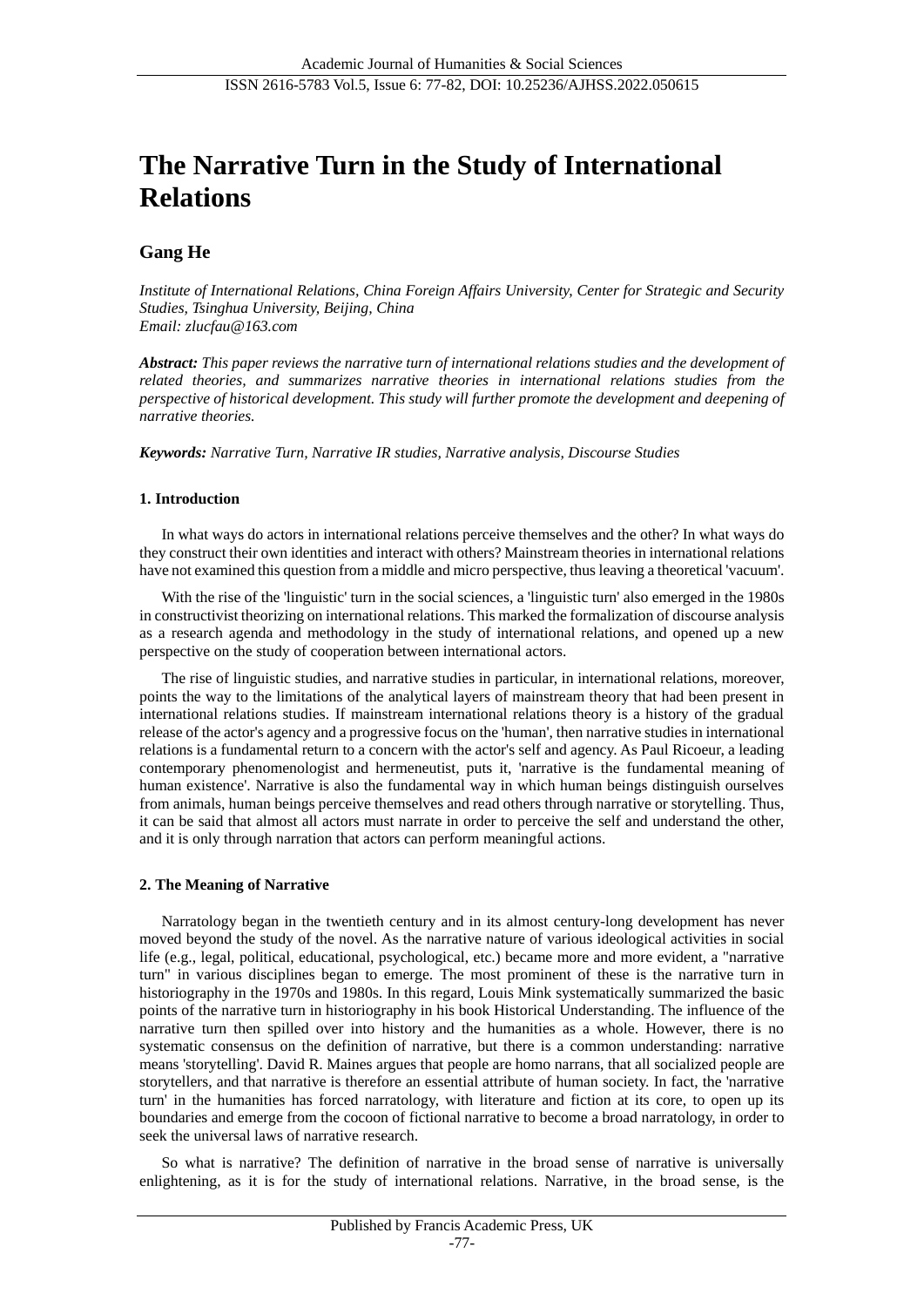organization by a subject of events involving characters into a symbolic text that can be understood by the recipient as having a temporal and meaningful orientation. Secondly, Bruner sees narrative as the various ways in which people 'tell events'. Carr argues that narrative is not only the way people describe events, but that narrative itself is part of the story. The broad definition of narrative, although brief, actually contains three main elements of narrative, namely the material, the narrator and the receiver. Narrative material is primarily the material of events or stories that have not been processed by the narrator and are the most authentic events. This is similar to the base text in the basic construction of narrative, which is a collection of alternative materials, a non-text that has not yet been reproduced by the medium, a 'real thing that happened'. Therefore, narrative materials are the "library of alternative combination of relevant elements" for narrators to narrate. Narrators will make choices according to their own conditions and purposes, form narrative texts with time and meaning dimensions, and spread them to the recipients, thus affecting the cognition and behavior of the recipients. In international relations studies, narrators are usually political subjects with narrative intentions, such as states, international organizations and domestic political elites, who selectively weave existing narrative materials (usually historical events and collective memories) in accordance with their own ideology, organizational culture or institutional environment, thus forming narrative texts with a temporal and meaningful orientation and influencing the recipient (the audience to whom the narrative is directed).

In humanities and social sciences research, there are two main ways of understanding the concept of narrative: one is narrative as a way of knowing, and the other is narrative as a way of interacting. In terms of narrative as a way of knowing, the famous French philosopher Jean Francois Lyotard divided knowledge into narrative knowledge and scientific knowledge, and provided a pragmatic analysis of both. Lyotard argues that narrative knowledge is distinguished from scientific knowledge in terms of nontechnical statements and non-indicative statements. In Lyotard's view, narrative knowledge and scientific knowledge are two equal kinds of knowledge, just two different kinds of language games. There is a special relationship between narrative knowledge and scientific knowledge: scientific knowledge requires narrative for its own legitimacy, which means that it needs narrative to make clear the reasons why scientific knowledge is important. Therefore, we cannot deny the value of one kind of knowledge to another, and in fact, once we deny another kind of knowledge, we also deny this kind of knowledge itself. If Lyotard opens up the classification of narrative and scientific knowledge and clarifies the importance of narrative knowledge, the American psychologist Jerome Bruner further deepens the legitimacy of narrative knowledge and gives it a cognitive meaning as a form of knowledge that describes human experience. Under the influence of the dominance of scientific knowledge, it was widely believed that narratives such as poetry, drama, fiction and other storytelling could only serve to convey and generate emotion, but not to reveal the ideas and knowledge within them. Brunner's greatest contribution was to make clear that narrative knowledge not only conveys emotion, but is also a legitimate and effective way of knowing. For this reason, Bruner argues that there are two main modes of cognition in human society, which he calls paradigmatic cognition, based on logic-science, and narrative cognition, based on stories. The cognition is based on a story and a narrative cognition. Paradigmatic cognition operates by forming a system through categorization or conceptualization and establishing relationships between categories or concepts, and then exploring the common properties shared by members of the category or concept. In short, paradigmatic cognition seeks homogeneity. For example, when we conduct a complex study, we usually pre-determine measurement tools and observation instruments, predetermine certain research categories, and then decide which things with common properties can be included in our research design and categories. In contrast to paradigmatic cognition, narrative cognition explores the uniqueness of human action. Past experiences, present situations and intended goals together constitute the source of human action, and therefore human action is unique and cannot be repeated exactly. Narrative cognition operates primarily through emplotted stories, which are intended to understand the richness and nuance of the meaning of human action. The elements of a story are linked by a plot, which constitutes an episode of life. Such episodes can, on the one hand, provoke emotional responses such as sympathy, anger or sadness, and on the other hand, provide us with a knowledge of why the people involved acted as they did, thus enabling us to understand and explain these actions. In short, narrative cognitive explanations are episodic in nature, exploring particular connections between events, whereas paradigmatic cognitive explanations are drawn out of their spatio-temporal context, exploring truth conditions that are universal in nature.

At the same time, narrative can also be used as a form of interaction. People tell stories to communicate, exchange, entertain and teach, among other things. Walter R. Fisher argues that humans perceive and understand the world through two main paradigms: the rational world paradigm and the narrative paradigm. The basic assumptions of the rational world paradigm are: 1). that humans are essentially rational beings; 2). that the paradigm through which humans make decisions and interact is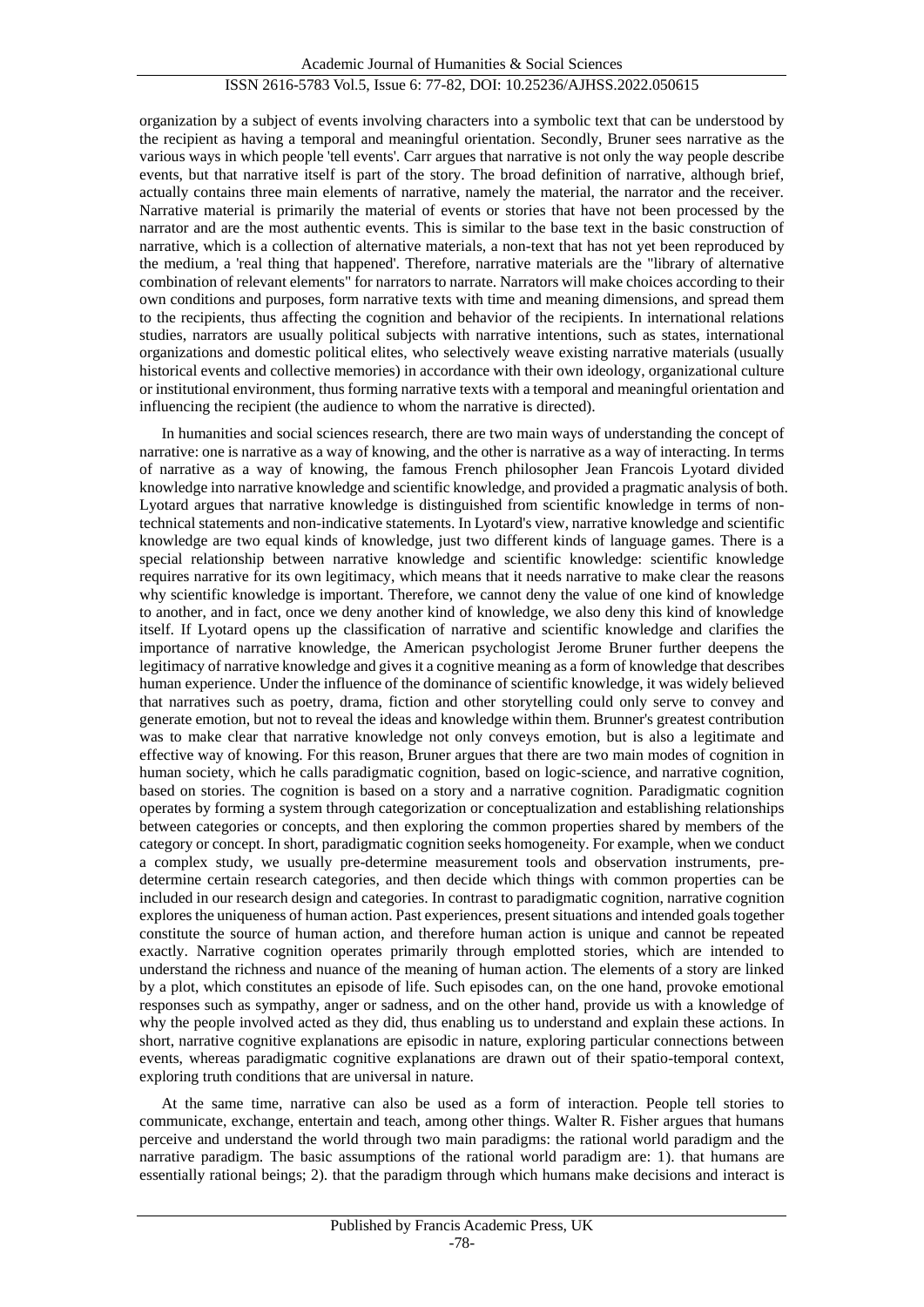argument, with a clear structure of reasoning; 3). that the process of implementing arguments is governed by contextual rules, such as legitimacy, scientificity, publicness, etc.; 4). that disciplinary knowledge, the ability to argue and the skill to advocate rules in a given domain determine the degree of rationality; and 5). the world is made up of a series of logical problems that can be solved one by one through the application of appropriate analysis and the reasoning derived from argumentation. In short, argumentation as a result and a process is a way of becoming existential. Fisher argues that in debates on public moral issues, such as global warming and nuclear war, the general public has become a "layman" on these issues because experts and scholars generally use the rational world paradigm to explain these issues, and their reasoning and technicality are extremely rigorous and professional. One of the primary problems with such a rational world paradigm is that it does not lead the general public to know and understand these public moral issues, thus reducing the contribution of the general public to these public moral issues. In fact, however, Fisher found that although full understanding of issues such as global warming and nuclear warfare relied on a great deal of complex knowledge of physics or chemistry, people were still able to develop an awareness and understanding of these important issues and to discuss them. What are the factors that allow the general public to recognize and understand these issues? Fisher developed the concept of the narrative paradigm, which allows complex public moral issues to be understood and explained by the general public. The basic assumptions of the narrative paradigm are: 1. that humans are by nature storytellers; 2. that the paradigm of human decision-making and interaction is based on good reasons, i.e., that it accurately accounts for social reality, and that there are different reasons in specific interactions, contexts, factions and media; 3. that 'good reasons' are produced and practiced in specific histories, autobiographies, and cultures.4 Reason is determined by the person who exists as a narrative.5 The world is made up of a series of stories, and the world as experienced and perceived by the person himself is selected from these stories, so that our lives are in a process of continuous re-creation. In Fisher's view, rationality in the narrative paradigm is determined by people's judgements about the consistency and truthfulness of stories. Thus, when people hear stories such as nuclear war or global warming, they make rational judgements and narratives based primarily on whether these stories are inherently consistent and whether these stories are more truthful and credible. As a result, the general public is able to perceive and understand highly technical stories such as nuclear war or global warming through the narrative paradigm.

#### **3. The narrative turn in the study of international relations**

Indeed, Walter R. Fisher's introduction of the narrative paradigm coincided with the rise of the important role of narrative in the analysis of political science. In this way, political science began its narrative turn in the early 1980s, with the study of narrative in political science not only manifesting itself in the analysis of its cognitive and interactional roles, but also emphasizing the constructive role of narrative and its ontological significance, and the construction and maintenance of narrative for the identity and self-identity of political actors. John Horton and Andrea T. Baumeister's 1996 collection of essays, "Literature and the Political Imagination," is a collection of essays on the role of narrative in political science. The collection uses mainly literary concepts to explain the role of nationalism, liberalism, utopianism and narrative in theories of political thought, emphasizing that fiction and narrative are an important source of political theory, both in form and content. The descriptions of characters' identities in fiction and the narratives of their moral emotions are metaphors for moral emotions and identity formation in political theory. Maureen Whitebrook then builds on Horton and Baumeister's programmatic summary to present the relevance of identity, narrative and politics in a more systematic and detailed manner. Whitebrook argues that the application and analysis of narrative frameworks has been developed in current political theory, but that most scholars still consider narrative to be merely a natural storytelling action and lack technical manipulation and discussion of narrative. For this reason, Whitebrook places narrative within identity and politics, focusing on the construction of identity by narrative and the related effects on politics. For Whitebrook, identity is a theme in storytelling, a story that the storyteller tells others about himself or herself, and can therefore also be called narrative identity. Identity thus means 'what the self presents to the world' or 'what the self is presented as' and 'what the self is recognized as by the world'. Identity is constructed through the narration of identity, through which the self is presented in the public sphere and a political role is presented. The political dimension of identity relies on an understanding of the social location of the self and of the social self. So in constructing identity, narratives, like novels, have plots, character descriptions, narrative structures, narrative genres (tragedy or comedy, etc.), all of which have an impact on the understanding of political identity.

As the narrative turn has become more embedded in political science, it has gradually spilled over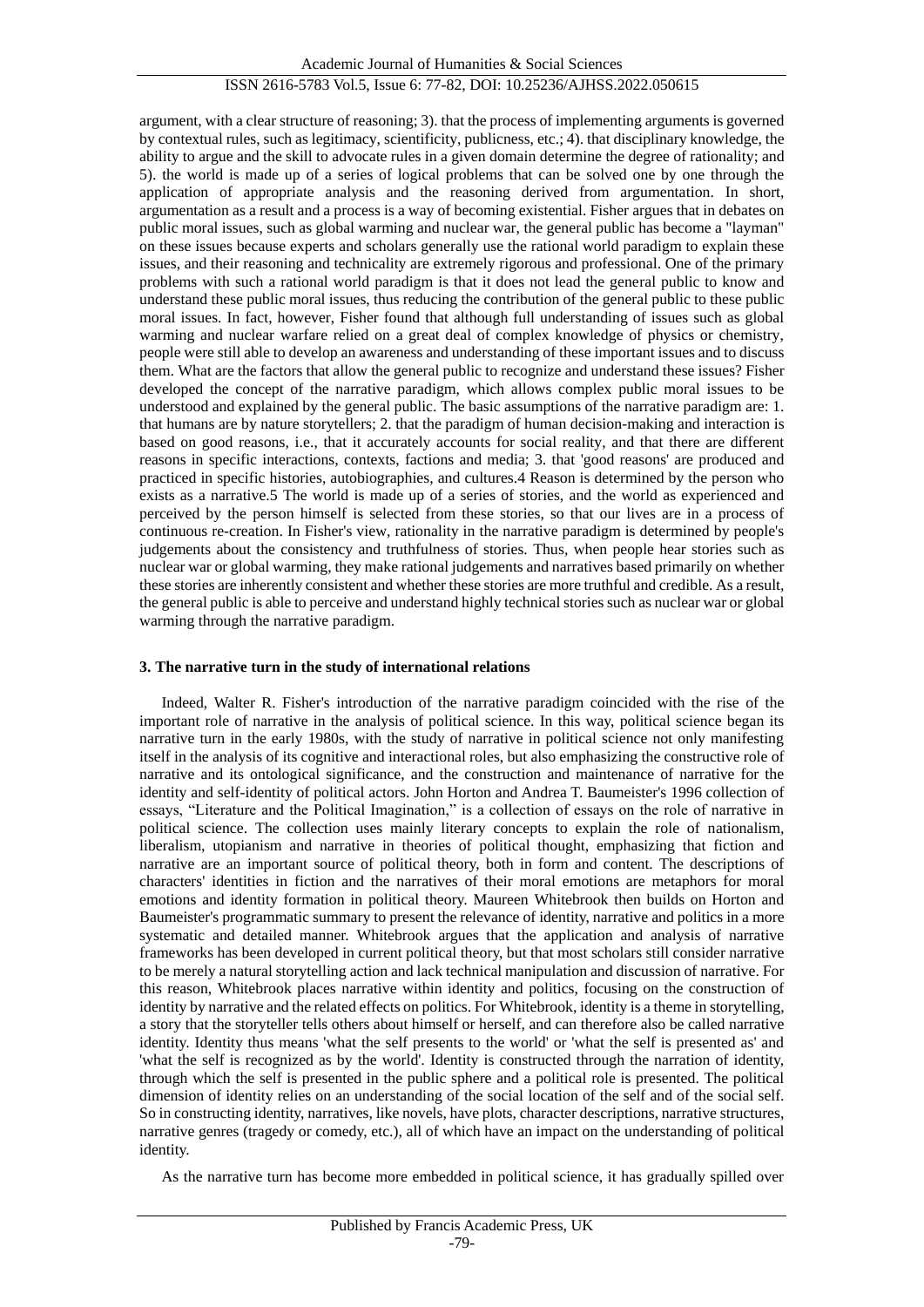into the international relations research agenda. Indeed, Erik Ringmar, a scholar in international relations studies, has been aware of the importance of narrative studies in international relations since 1996, when the narrative turn in political science began to take place. One of the key questions Ringmar asks is, "In what sense can we say that states exist, and what constitutes the ontological condition of the state?". In international relations theory, both rationalism and constructivism share a central view of the state as a 'person' in order to understand the behavior of the state and to analyze its identity and perceived interests. At the philosophical level, the realists, represented by Hobbes, see the 'human' as the atom that precedes society, in which the two basic elements of desire and reason constitute the irreducible human in society. The ontological status of the state is therefore also transcendental ontological, where the identity and interests of the state are considered to be given and to exist prior to interaction with other states. On the other hand, empiricists, represented by Hume, see man as a bundle of perceptions or a collection of perceptions, preferences and wills in perpetual flow and movement. Yet if man as an individual is reduced to a bundle of perceptions or preferences, to whom do these perceptions or preferences belong in the end, and how should one answer for the existence of man? Hume's concept of the self is therefore full of emptiness and uncertainty. In this way, for the empiricist, the state is also a bundle of will, perception and sense of experience, so that if the ontology of the state or its existence is considered from the perspective of the empiricist, the state would 'disappear' in the world. In response to the shortcomings of atomistic and empirical approaches to the ontology of the state, Ringmar argues that all questions of being can be transformed into questions of being as, and narrative is the ontological place where this "being as" is constructed. Narrative is not only a cognitive tool that organizes and presents the basic way in which we perceive reality, but also constitutes our very existence, the basic way in which we exist and construct ourselves. The same is true of the state, which is able to support its identity and identification or claim ownership of specific economic, social and political resources by narrating how it has moved from the past to the present. Moreover, the self-narrative of the state can also influence and determine the way in which the country views the outside world and the distribution of power in the world.

Geoffrey Roberts formally introduced the 'narrative turn' in international relations in 2006. Roberts argues that narrative as a model of understanding and interpretation and its value and meaning are now commonly accepted and applied in academia and public discourse, and that the social sciences are experiencing a "narrative turn". "The 'narrative turn' is advancing and deepening in current research in the social sciences mainly because of its own strong 'vitality' and in line with the trend of disciplinary development. With the rise of the modern hermeneutic revolution, critical theory revolutions, and the shaking of positivism's own internal foundations, the crisis of positivism began to emerge in the early twentieth century, and its critics became increasingly vocal. At the same time, post-structuralism reasserted itself as an actor, focusing on individualism and emphasizing the role of 'storytelling' in identity politics movements. This has provided a solid foundation for the formation and development of the narrative turn. Roberts argues that the narrative research perspective in international relations studies is closest to the postmodernist definition of narrative. Postmodernism sees narrative as a structure that constructs not only the lives, identities and experiences of individuals, but also their own subjectivity. However, Roberts's 'narrative turn', which is primarily based on the study of history in international relations, sees actors in international relations as narrative in their own right, emphasizing that historians are able to understand and interpret the history of international relations through narrative itself, and that the phenomenological perspective of narrative allows for an objective and realistic interpretation of world history as it is. Although Roberts focuses only on the historiographical significance of the 'narrative turn' in international relations, his overview and summary of narrative studies in international relations as a whole and his groundbreaking proposal for a 'narrative turn' in international relations have added a new research agenda to international relations studies. It has contributed to the frontiers of international relations research in the social sciences as a whole, and will inevitably lead to the creation of a large body of related research.

In fact, the narrative turn in international relations is the latest part of the current 'linguistic turn' in the field of international relations. From the late 1960s to the early 1970s, the academic development of the 'linguistic turn' in Western philosophy and social sciences gradually emerged. At the same time, the truth and objectivity that the humanities and social sciences sought in their research and writing were severely challenged. The structural linguistics or semiotics initiated by Ferdinand de Saussure, together with the development of structuralism, post-structuralism and deconstructive studies, gradually elevated language to an ontological status in the philosophical and social sciences. The "linguistic turn" is representative of the academic trend that the status and role of language precedes the world it forms, and that what we perceive empirically as "reality" is socially constructed, i.e., an artifact constructed by language, or a product of the particular linguistic system in which we are embedded. The development of the linguistic turn in Western scholarship, which emphasizes the crucial role of the language used by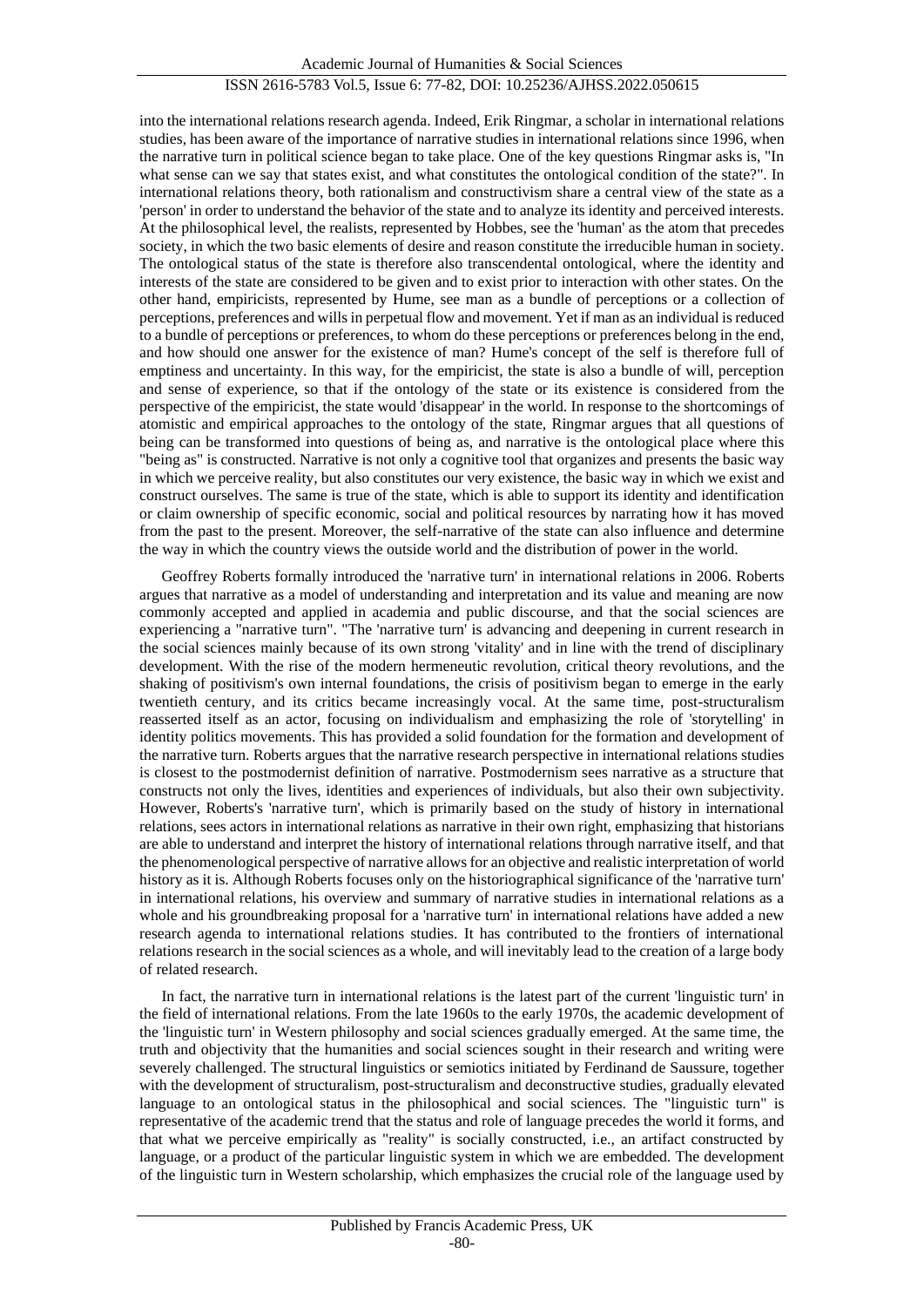society in our understanding of reality, has clearly contributed to the prevalence of narrative studies in various academic fields in the last two decades. From another perspective, one could also argue that narrative studies itself is a concrete practice of the linguistic turn.

#### **Acknowledgments**

Thanks to the journal reviewers for their warm proofreading

This paper is funded by the First-class Discipline High-level Talents outstanding Young Scholars Fund of China Foreign Affairs University. This paper is a phased achievement of the 2018 Youth Project of Beijing Social Science Fund "Urban Diplomatic Discourse Strategy Research on Improving The International Image of the Capital in the New Era", Project No.18ZGC008; Key project of the Fundamental Research Funds for the Central Universities: Research on Serbia in the Process of Europeanization and The National Construction of the Strategic Fulcrum of "The Belt and Road", Project No. 3162019ZYQA01.

#### **Disclosure statement**

The author declares no conflict of interest.

## **Author contributions**

G.H. was the sole author of this article

## **References**

*[1] Ricoeur, Paul.Time and narrative,volume1. The University of Chicago Press,Translated by Kathleen McLaughlin and David Pellauer,1984,p.52.*

*[2] Laura Roselle, Alister Miskimmon and Ben O'Loughlin, Strategic narrative: A new means to understand soft power, Media, War & Conflict, Vol. 7(1),2014,pp.70-84;Geoffrey Roberts, History, Theory and the Narrative Turn in IR, Review of International Studies,Vol.32,No.4,2006,pp.703-714*

*[3] Felix Berenskoetter, Parameters of a national biography, European Journal of International Relations ,vol.20,no.1,Mar. 2014,pp. 262-288*

*[4] Bruner,J.: Actual Minds , Possible Worlds. Harvard University Press.1986,p16*

*[5] David Carr, Time, Narrative, and History, Indiana University Press, Reprinted edition, 1991.*

*[6] Xiaosheng,W., "Scientific Knowledge and Narrative Knowledge and Their Relationships - Lyotard's Analysis of the Postmodern State of Knowledge and Its Implications", in Journal of Electronic Science and Technology University, Social Science Edition, 2001, No. 1, p. 68*

*[7] Charnia Visca, translated by Jubao Cui et al: Narratives in Social Science Research, Beijing: Beijing Normal University Press, 2010, p. 9*

*[8] Boqing,C., Emotion, Narrative and Rhetoric: Explorations in Social Theory, Beijing: China Social Science Press, 2012 edition, p. 239*

*[9] Jerome Bruner,Actual Minds, Possible Worlds,(Harvard University Press,1986),pp.11-14.*

*[10] Walter R. Fisher,"Narration as a human communication paradigm:The case of public moral argument," Communication Monographs,Vol.51,No.1,1984,p.4.*

*[11] Robert D. Benford ,David A. Snow,"Framing Processes and Social Movements: An Overview and Assessment,"Annual Review of Sociology,Vol. 26,2000,p.621.*

*[12] John Horton and Andrea T.Baumeister, Literature and the Political Imagination, (Routledge, 1996,)pp.1-32.*

*[13] Maureen Whitebrook,Identity, Narrative and Politics,(Routledge:Taylor &. Francis Group, 2001) pp.4-5.*

*[14] Hume, translated by Guan Wenyun, A Treatise of Human Nature, Beijing: The Commercial Press, 1996 edition, p. 283.*

*[15] David Carr,"Getting the story straight: Narrative and historical knowledge,"in Jerzy Topolsk, Historiography Between Modernism and Postmodernism: Contributions to the Methodology of the Historical Research, (Amsterdam-Atlanta. GA: Rodopi B. V.,1994)pp.119 -133.*

*[16] Erik Ringmar, "On the Ontological Status of the State,"European Journal of International Relations, Vol.2, No.4, 1996,p.454*